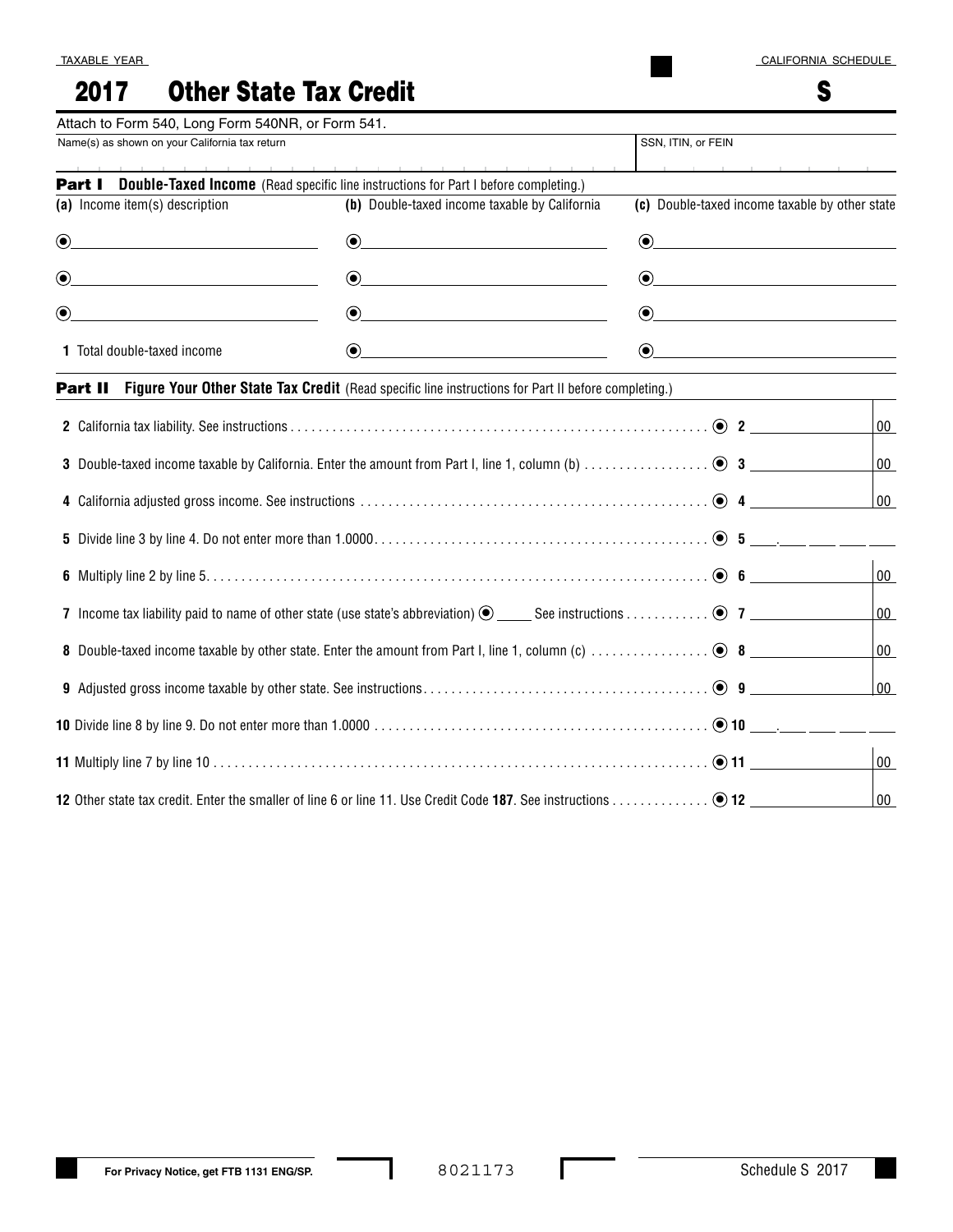# 2017 Instructions for Schedule S

**Other State Tax Credit**

## What's New

For taxable years beginning on or after January 1, 2017, Indiana will no longer be treated as a reverse credit state for California tax purposes. California residents that derived income from sources within Indiana and paid a net income tax to Indiana on income that is also taxed by California, may claim the other state tax credit. California nonresidents may not claim the other state tax credit for net income taxes paid to Indiana.

# General Information

For taxes paid to another state on or after January 1, 2009, a claim for credit or refund of an overpayment of income tax attributable to taxes paid to another state may be filed within one year from the date tax is paid to the other state or within the general statute of limitations, whichever period expires later.

Taxpayers may qualify for a credit for income taxes paid to another state when the same income that is taxed by the other state is also taxed by California. Other state income taxes which are paid to the other state do not necessarily have to be in the same year, as long as the taxes relate to the same transaction.

You must attach Schedule S, Other State Tax Credit, and a copy of your tax return(s) filed with the other state(s) to your California tax return. If you e-file, **do not** submit tax returns filed with other states to California. Retain a copy of other state tax returns, along with a copy of this form for your records.

Shareholders of S corporations, partners of partnerships, and members of limited liability companies (LLCs) classified as partnerships for tax purposes, see Section G, Pass-Through Entities, for more information.

# A Purpose

If you are an individual filing a California personal income tax return or an estate or trust filing a California fiduciary income tax return, use Schedule S to claim a credit against California tax for net income taxes imposed by and paid to another state or U.S. possession.

Generally, residents of California may claim a credit only if the income taxed by the other state has a source within the other state under California law. (This does not apply for dual-resident estates and trusts. See Section F, Dual-Resident Estates and Trusts for additional information on determining dual-residency). **No credit is allowed** if the other state allows California residents a credit for net income taxes paid to California.

Nonresidents of California may claim a credit only for net income taxes imposed by and paid to their states of residence and only if such states do not allow their residents a credit for net income taxes paid to California.

**Important:** See Sections C, California Residents, and D, California Nonresidents, for a list of states and U.S. possessions for which the other state tax credit is allowed. See Section H, Income from Sources Within the Other State, for a description of the source of various types of income.

Beneficiaries of estates or trusts, partners of partnerships, members of LLCs classified as partnerships, and shareholders of S corporations that paid a net income tax (or gross income tax for shareholders of S corporations) to another state on income that must be reported to California may also claim the other state tax credit. See Sections F, Dual-Resident Estates and Trusts, and G, Pass-Through Entities, for more information.

# B Application of the Credit

Credit is allowed for net income taxes paid to another state (not including any tax comparable to California's alternative minimum tax) on income that is also subject to California tax. The credit is applied against California net tax, less other credits. The credit cannot be applied against California alternative minimum tax.

When a joint tax return is filed in California, the entire amount of tax paid to the other state may be used in figuring the credit, regardless of which spouse/RDP paid the other state tax or whether a joint or separate tax return is filed in the other state.

When a joint tax return is filed in the other state and separate California tax returns are filed, the credit is allowed in proportion to the income reported on each California tax return.

If, after paying tax to the other state, you get a refund or credit due to an amended tax return, computation error, audit, etc., you must report the refund or credit immediately to the Franchise Tax Board (FTB). Prepare a revised Schedule S and attach it to any of the following:

- **•** Amended Form 540, California Resident Income Tax Return, or amended Long Form 540NR, California Nonresident or Part-Year Resident Income Tax Return. Check the "AMENDED return" box at the top of Side 1.
- **•** Amended Form 541, California Fiduciary Income Tax Return. Check "Amended tax return" box below fiduciary address area on Side 1.

## C California Residents

California resident individuals, estates, or trusts that derived income from sources within any of the following states or U.S. possessions and paid a net income tax to that state or U.S. possession on income that is also taxed by California may claim the other state tax credit:

Alabama (AL), American Samoa (AS), Arkansas (AR), Colorado (CO), Connecticut (CT), Delaware (DE), District of Columbia (DC) (unincorporated business tax and income tax, the latter for dual residents only), Georgia (GA), Hawaii (HI), Idaho (ID), Illinois (IL), Indiana (IN), Iowa (IA), Kansas (KS), Kentucky (KY), Louisiana (LA), Maine (ME), Maryland (MD), Massachusetts (MA), Michigan (MI), Minnesota (MN), Mississippi (MS), Missouri (MO), Montana (MT), Nebraska (NE), New Hampshire (NH) (business profits tax), New Jersey (NJ), New Mexico (NM), New York (NY), North Carolina (NC), North Dakota (ND), Ohio (OH), Oklahoma (OK), Pennsylvania (PA), Puerto Rico (PR), Rhode Island (RI), South Carolina (SC), Tennessee (TN) (excise tax only), Utah (UT), Vermont (VT), Virgin Islands (VI),Virginia (VA) (dual residents\*), West Virginia (WV), and Wisconsin (WI).

California residents who are included in a group nonresident tax return similar to the tax return described in California Revenue & Taxation Code (R&TC) Section 18535, filed with the states listed in this section, as well as Arizona (AZ), Oregon (OR), or Virginia (VA) may also claim a credit for their share of income taxes paid to these states, unless any of these states allow a credit for taxes paid to California on the group nonresident tax return.

Attach a statement and schedule showing your share of the net income tax paid to the other state.

\*A dual resident is any taxpayer who is defined as a California resident under California law and a Virginia resident under Virginia law. If you are a dual resident, you are allowed to claim the other state tax credit for taxes paid to Virginia on Virginia source income. Dual residents who are elected or appointed officials and staff as defined in R&TC Section 17014(b) may claim the other state tax credit for taxes paid to Virginia on all income taxed by Virginia whether or not it has a source in Virginia. See Section H, Income from Sources Within the Other State.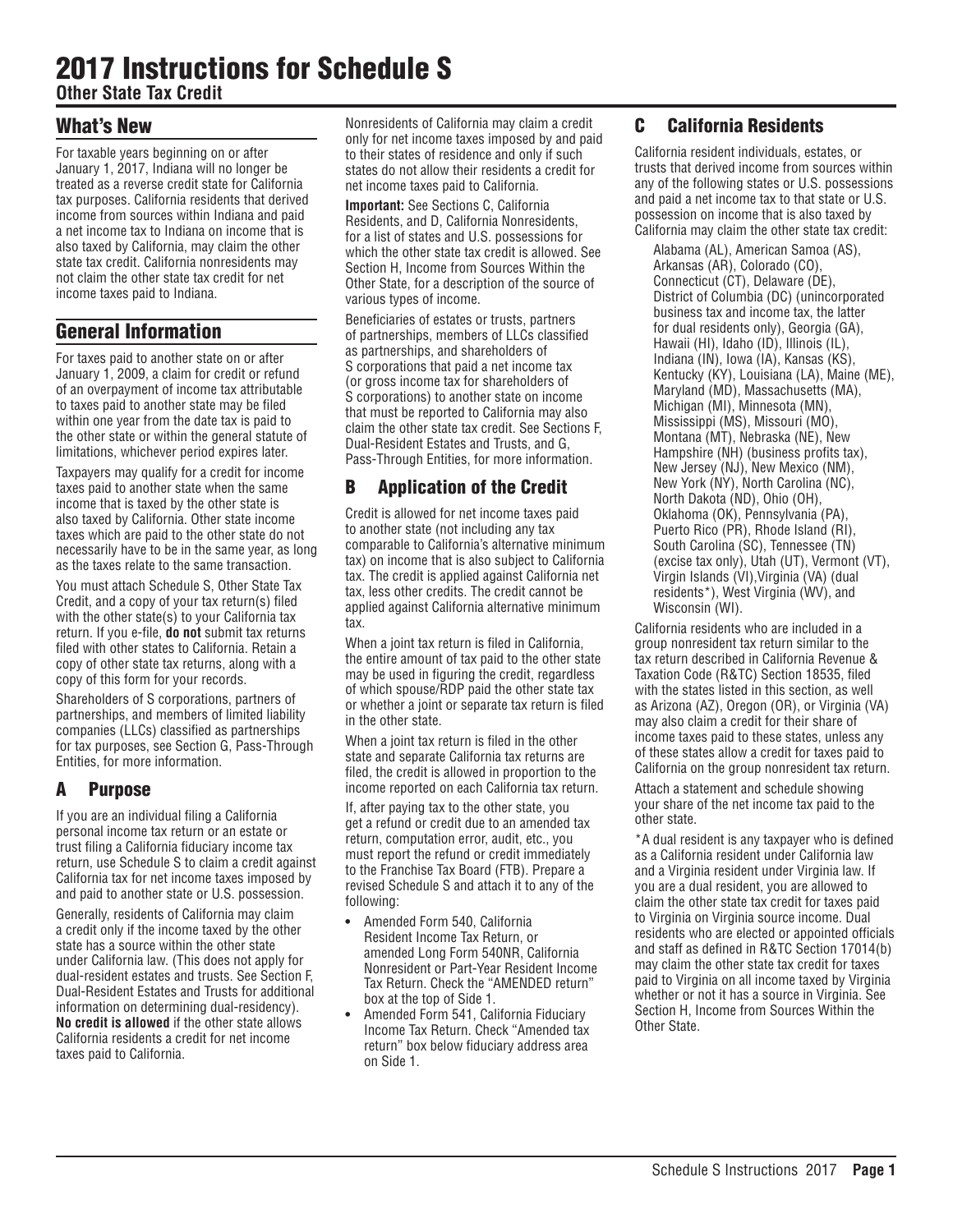## D California Nonresidents

California nonresident individuals, estates, or trusts that are residents of one of the following states or U.S. possessions and paid a net income tax to that state or U.S. possession on income that is also taxed by California may claim the other state tax credit:

Arizona (AZ), Guam (GU), Oregon (OR), and Virginia (VA).

California nonresidents who are residents of any state or U.S. possession not listed may not claim this credit. This credit is not allowed on a California group nonresident tax return.

#### E California Part-Year Residents

California part-year residents:

- **•** Follow the instructions for residents for the part of the year that you were a California resident.
- **•** Follow the instructions for nonresidents for the part of the year that you were a nonresident.

#### F Dual-Resident Estates and Trusts

An estate or trust may claim a credit if it is treated as a "resident" of California and also as a "resident" of another state. For this purpose an estate or trust is considered a resident of any state that taxes the trust or estate based on its net income. The credit is limited to:

- 1. The proportion of the tax paid to the other state by the estate or trust that the double-taxed income bears to the total income taxed by the other state.
- 2. The proportion of the estate's or trust's California tax that the double-taxed income bears to the total income taxed by California.

#### **Beneficiary of an Estate or Trust**

A beneficiary of an estate or trust who is a California resident and pays California tax on income that has been taxed to the estate or trust in another state may also claim the credit. The credit is limited to both of the following:

- 1. The proportion of the tax paid to the other state by the estate or trust that income taxed to the beneficiary in California and also to the estate or trust in the other state bears to the total income taxed by the other state.
- 2. The proportion of the beneficiary's California tax that the income taxed to the beneficiary in California and also to the estate or trust in the other state bears to the beneficiary's total income taxed by California.

Attach a copy of Schedule K-1 (541), Beneficiary's Share of Income, Deductions, Credits, etc., and a schedule showing your share of the net income tax paid to the other state.

## G Pass-Through Entities

A shareholder of an S corporation is allowed a credit for the shareholder's share of net and gross income taxes paid by the S corporation to another state that either does not allow S corporation elections or imposes tax on S corporations and the S corporation elected to be treated as an S corporation in the other state. A partner is allowed a credit for the partner's share of net income taxes paid by the partnership to another state. A member of an LLC classified as a partnership is allowed a credit for the member's distributive share of net income taxes paid by the LLC to another state.

Attach a copy of Schedule K-1 (100S, 565, or 568), Share of Income, Deductions, Credits, etc., and a schedule showing your share of the net income tax paid to the other state.

#### H Income from Sources Within the Other State

Generally residents of California (with the exception of dual-resident estates and trusts) may claim a credit for net income taxes imposed by and paid to another state only on income which has a source within the other state.

For this purpose, California's sourcing principles apply even though the results may be contrary to the other states' principles. The following describes the sources of various types of income pursuant to California law:

- **•** Compensation for services rendered by employees has a source where the services are performed.
- **•** Compensation for services rendered by independent contractors has a source where the benefit of the services are received.
- **•** Income from tangible personal property and real estate has a source where the property is located.
- **•** Income from intangible personal property (such as interest and dividends) generally has a source where the owner resides.
- **•** Business income has a source where the benefit of the services are received.

Those persons subject to tax as California residents solely by reason of the R&TC Section 17014(b) (holders of federal elective offices, certain Presidential appointees, and Congressional staff members) may base their credit computation on income taxed by the other state, regardless of its source.

Get FTB Pub. 1031, Guidelines for Determining Resident Status, for additional information concerning source income.

## I Where To Get Income Tax Forms and Publications

- **• Internet** You can download, view, and print California tax forms and publications at **ftb.ca.gov/forms**.
- **• Phone** Call 800.338.0505, and follow the recorded instructions. Enter code **941** when instructed to do so. Allow two weeks to receive your order. If you live outside California, please allow three weeks to receive your order.
- **• Mail**

TAX FORMS REQUEST UNIT FRANCHISE TAX BOARD PO BOX 307 RANCHO CORDOVA CA 95741-0307

## Specific Line Instructions

**Credit from more than one state –** If you have a credit from more than one state, figure the credit separately by completing a separate Schedule S for each state. Add the credits from each state's Schedule S, line 12 and enter the total on your tax return. See instructions for line 12. You **must** attach the schedules to your tax return.

## Part I – Double-Taxed Income

Double-taxed income is income taxed by California and the other state. In Part I, provide a breakdown of your double-taxed income by income item and amount. In column (a), identify the income item, such as wages earned in another state while a California resident, gain on sale of real estate, ABC Partnership ordinary income, etc. In column (b), enter the amount of income from that item taxed by California. In column (c), enter the amount of income from that item taxed by the other state.

For residents of California, the income that is taxed by the other state must also have a source in the other state. See Section H, Income from Sources Within the Other State, for a description of the source of various types of income.

Nonresidents of California should enter in column (b) only the amount of double-taxed income that is included in Schedule CA (540NR), California Adjustments — Nonresidents or Part-Year Residents, line 37, column E. In column (c), enter only the amount of double-taxed income that is included in adjusted gross income taxed by your state of residence.

**Line 1 –** Combine the amounts in column (b) and column (c). Enter the totals on this line and in Part II, line 3, and line 8 respectively.